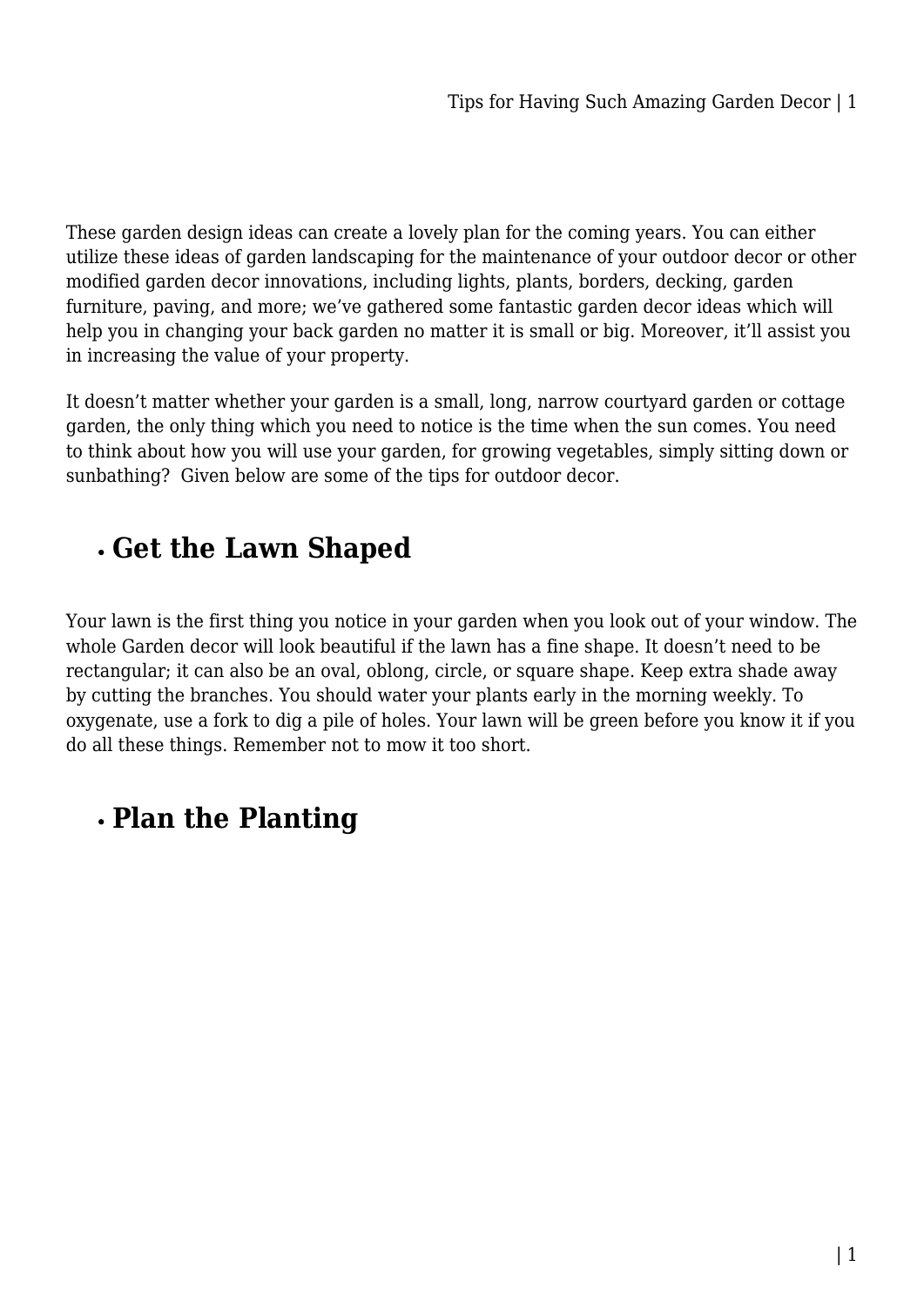

Structural plants filled with beautiful flowering plants will start the best **[Garden decor](https://furnitureoffers.com.au/home-garden/garden-decor/)**. Along the way and at the end of each border, you can use evergreen shrubs. They can be large shrubs like mahonia for bigger areas and small evergreen such as box balls. After creating this frame, attractive plants can be used to fill the gaps. Don't use more than five or six types for a correlated effect and try to arrange them in repeated patterns. One meter or more in-depth is the best size for a border, which gives you enough area to position taller ones behind to cover the smaller plants. Don't forget that low-plane, narrow beds determine dining or seating areas, just as lines of planted-up troughs. Select the scented plants, for example, Mexican orange blossom or lavender. Containers provide more flexibility as they are movable, so you can place them wherever you like. You can also put climbers at the back of the border in order to get height in the planting if you don't have space to get meter-deep beds. You can choose everlasting climbing plants for outdoor decors, such as clematis that offers a display that is attractive and eye-catching.

## **Beautiful Paving**

The style and color of the paving, as well as how it is laid, will give a good design direction for your Garden decor. For example, white or grey stone laid in a random pattern will be the basis for French country outdoor decor; silver or black paving organized in regular design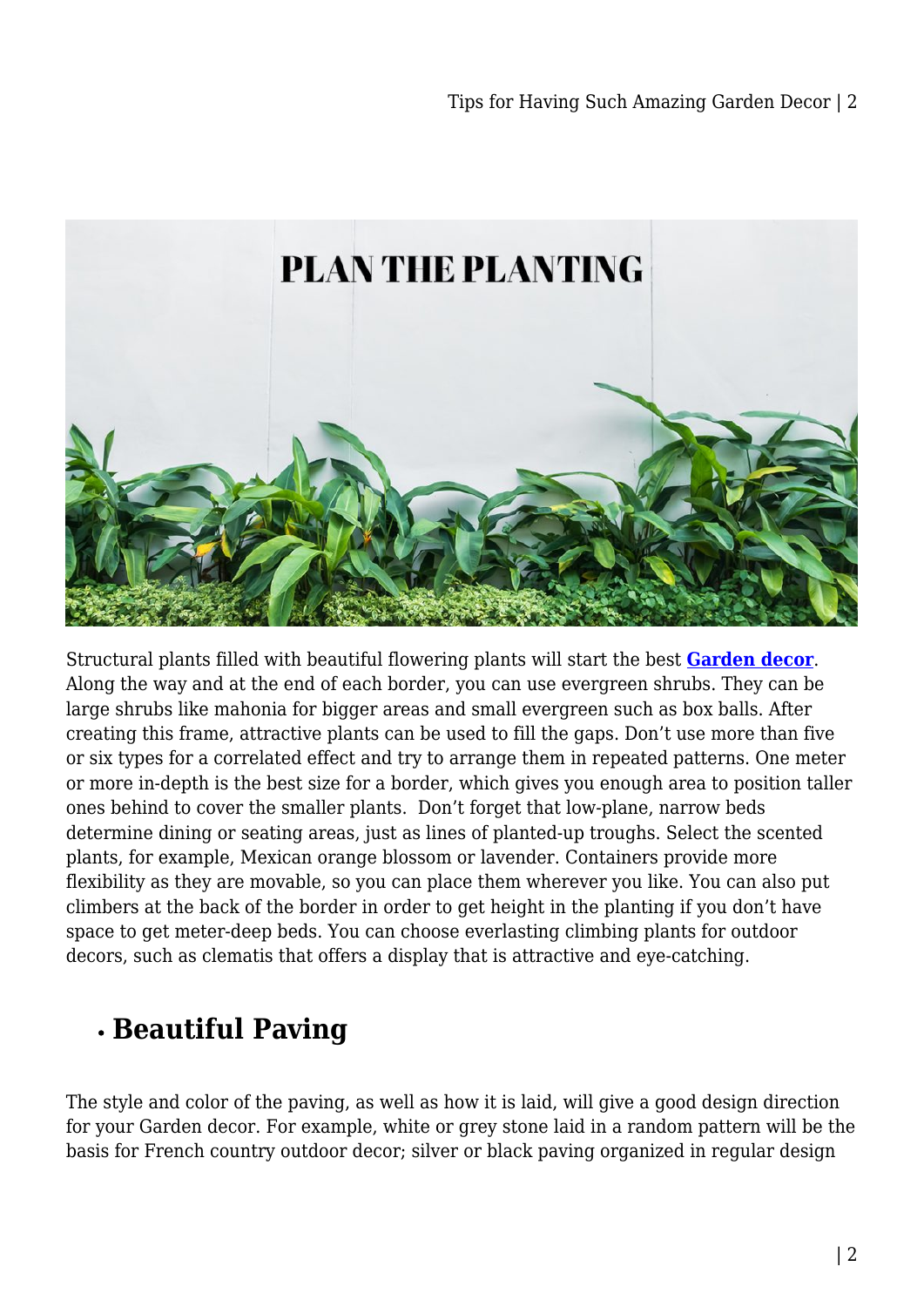will make the perfect backdrop for a modern and sleek outdoor decor. If you want to make your dream garden, then pay attention to all the details. Coordinate your plants with the paving.

# **Outdoor Furniture**



For outdoor decor, if it is small patios and courtyards, you should consider folding furniture or the bench seating, which you can tuck under the dining table if you are not using it. The L-shaped sofas are surprisingly compact, and the larger spaces may take the seating sets, along with matching sofas, tables and chairs, day beds or sun loungers, or the swing seats and hanging chairs.

Buy a good garden furniture set that will stay with you for years. Consider your space and leave enough space for people to sit in a comfortable way and pull the chairs out without bumping into other Garden decor. You should leave some space to walk around while people are seated. You should get furniture covers for your **[outdoor decor](https://furnitureoffers.com.au/)**, especially those that cannot be moved inside during winters, as covers will protect your furniture and increase its life. Accessorize your furniture with some cushions to make it extra comfortable. A few must-have furniture included chimneys, barbecue stands, patio heaters, fire pits, pizza oven,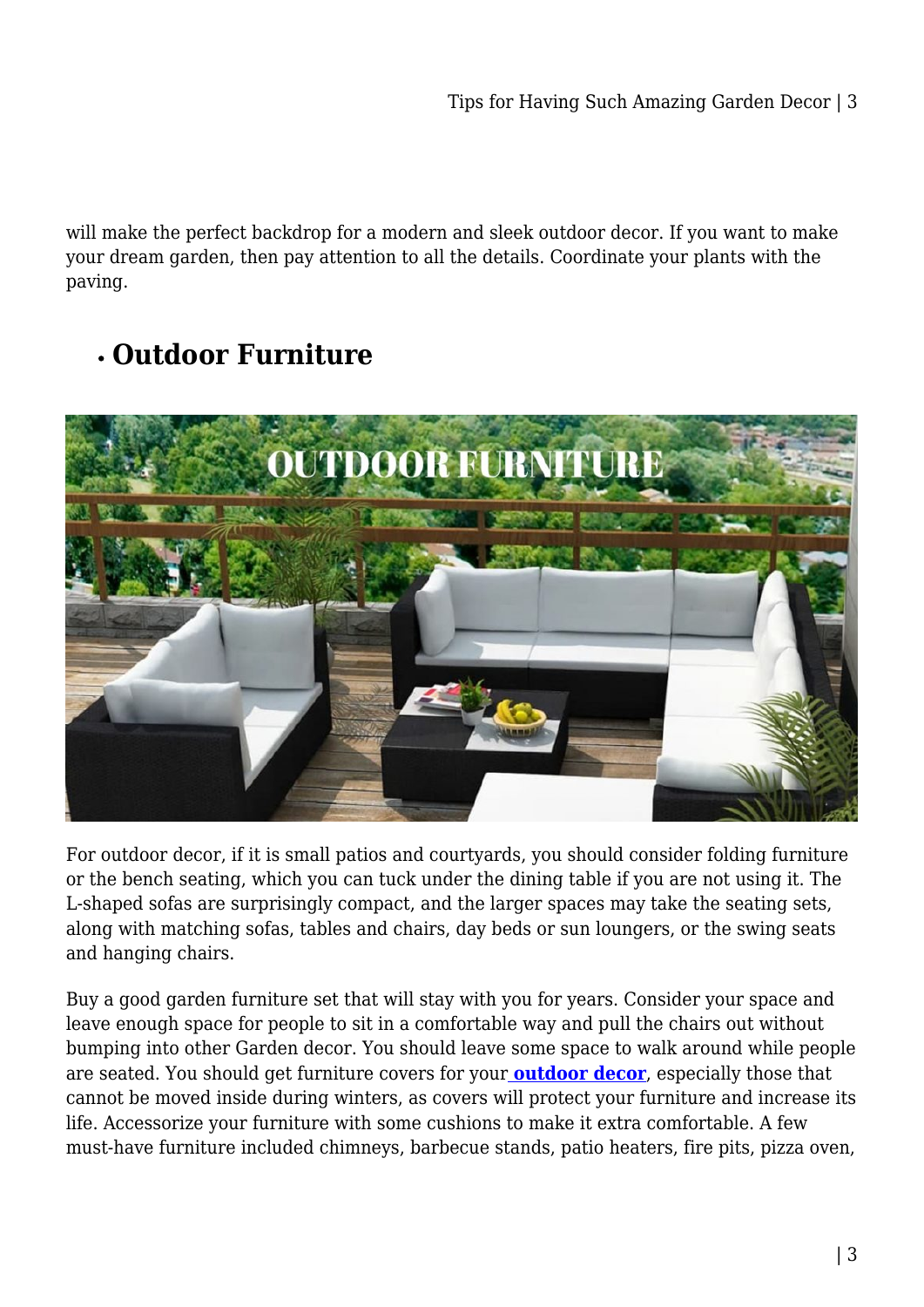etc. They will be functional pieces for Garden decor.

### **Never Forget the Lights**



You should never underestimate the importance of light when it comes to Garden decor. Just like you layer the indoor lighting, do a similar thing for garden lighting and select from different types of lights, such as fairy lights, wall lights, festoon lights, freestanding lamps as well as ground lights, etc. It will allow you to enjoy sitting around your outdoor decor at night. Lights will bring character, atmosphere, and ambiance to your outdoor space, so they are a must-have for outdoor decor.

## **Add a garden bridge**

Garden Bridges added to the Garden decor is a creative idea that will show that you appreciate architecture. There are different types of garden bridges that you can choose for Garden decor. The outdoor decor can be made attractive and exquisite with it. For example, you can add a pond bruise as Garden decor if you have a small pond in the garden to make it accessible and lucrative. For the large beautiful gardens, you can get the garden bridge as